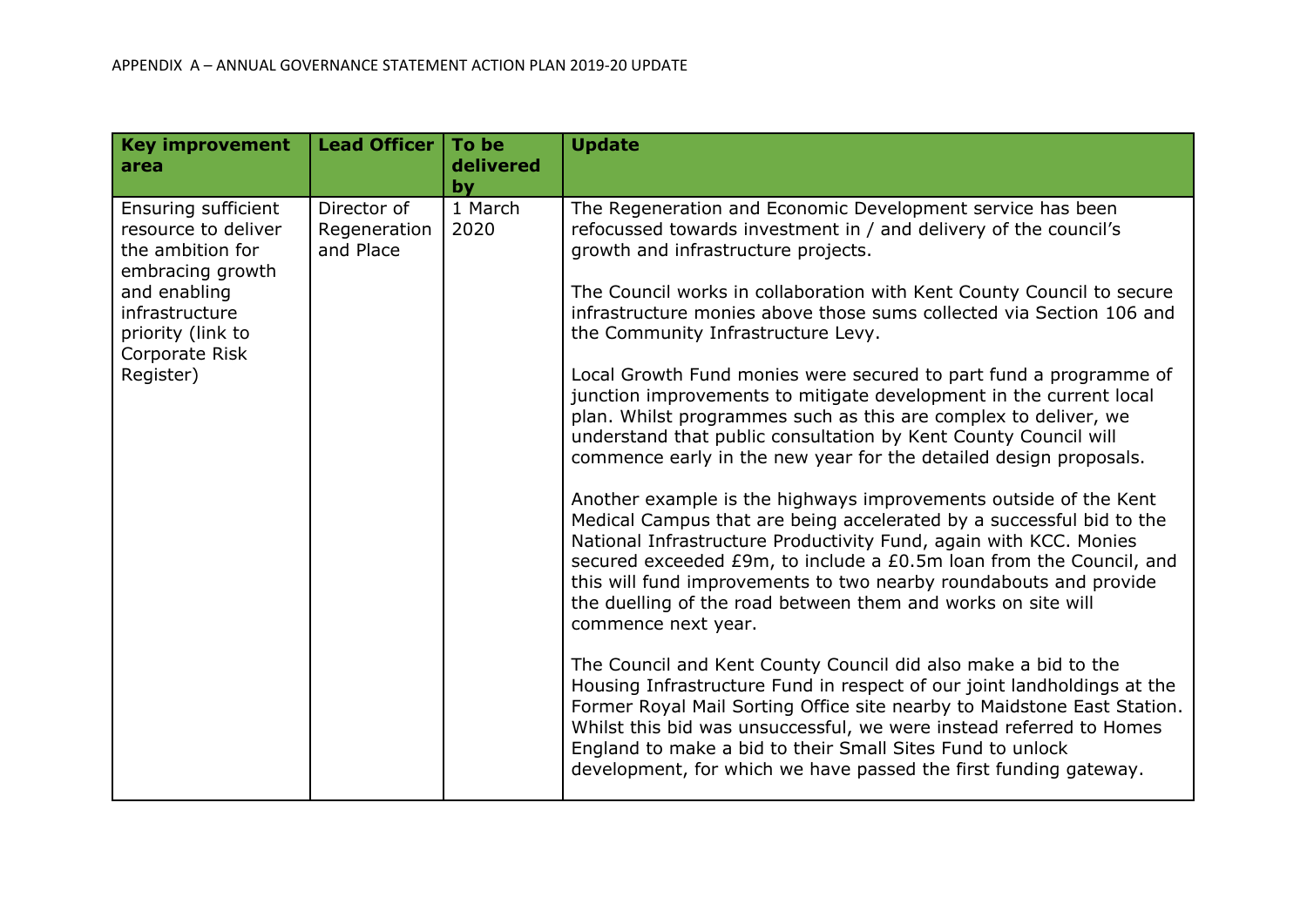| <b>Key improvement</b><br>area                                                                                   | <b>Lead Officer</b>                                                                                      | To be<br>delivered<br>by               | <b>Update</b>                                                                                                                                                                                                                                                                                                                                                                                                                                                                                                                                                                  |
|------------------------------------------------------------------------------------------------------------------|----------------------------------------------------------------------------------------------------------|----------------------------------------|--------------------------------------------------------------------------------------------------------------------------------------------------------------------------------------------------------------------------------------------------------------------------------------------------------------------------------------------------------------------------------------------------------------------------------------------------------------------------------------------------------------------------------------------------------------------------------|
|                                                                                                                  |                                                                                                          |                                        | Furthermore, the Council has two mixed tenure housing developments<br>on site at Brunswick Street and Union Street, and again the Council<br>secured in excess of £0.6m from the MHCLG Land Release Fund to<br>unlock these complex brownfield sites. Furthermore, a further bid has<br>been made for a further two schemes for which the outcome is<br>awaited.                                                                                                                                                                                                               |
|                                                                                                                  |                                                                                                          |                                        | The Council has also secured Local Enterprise Partnership Local<br>Growth Fund monies of £1m to fund improvements to the Maidstone<br>East Ticket Office, plus £1m of National Station Improvement Funds.<br>The Project will complete in August 2020.                                                                                                                                                                                                                                                                                                                         |
| Ensuring there is<br>protection against<br>bribery and<br>corruption.                                            | Monitoring<br>Officer                                                                                    | As<br>identified in<br>Audit<br>report | Online learning training modules have been made available to staff<br>following a Team Talk in December on gifts and hospitality.                                                                                                                                                                                                                                                                                                                                                                                                                                              |
| Capacity to deliver<br>the investment and<br>regeneration<br>programme - (link<br>to Corporate Risk<br>Register) | Director of<br>Regeneration<br>and Place<br>Director of<br>Finance and<br><b>Business</b><br>Improvement | 1 March<br>2020                        | The Business Rates Retention Pilot monies were in part used to create<br>planning guidelines documents for the five town centre opportunity<br>sites, all five have now been adopted. Current successes include the<br>expansion of the Maidstone Property Holdings Ltd market rent<br>portfolio, improvements at Mote Park, the Innovation Centre<br>Development and recent public realm improvements to the town<br>centre. Staffing resource has increased as well as extensive training<br>for them, as well as strong partnerships with a number of consultancy<br>firms. |
|                                                                                                                  |                                                                                                          |                                        | <b>Commercial Investment</b><br>As part of the commercial investment strategy, resources have been<br>budgeted for ongoing maintenance and development of our new<br>acquisition at Lockmeadow.                                                                                                                                                                                                                                                                                                                                                                                |